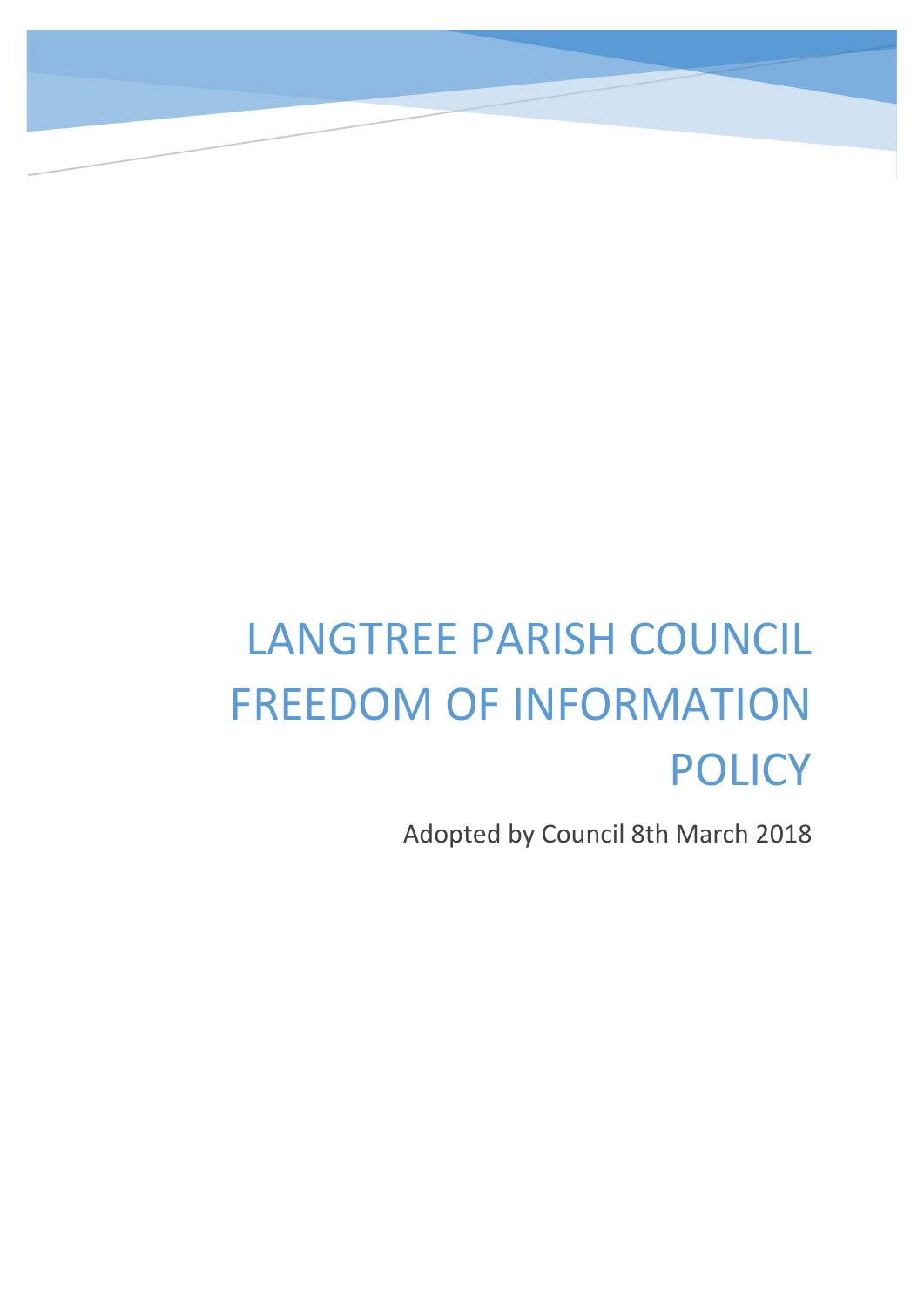Langtree Parish Council aims to be an open and fair organisation and welcomes enquiries from the public at all times. Any member of the public wishing to apply for information relating to the Parish Council under the Freedom of Information Act is entitled to do so. The public has a right to know certain things from public authorities and it is the Parish Council's responsibility to make them available.

To request information a member of the public should write to the Council stating name, address and a description of the information requested. The requestor can ask to receive a copy of the information, a summary of it or they can come and inspect it themselves. Once the Council receives a written request then it has 20 working days to respond.

There are 24 exemptions in the Freedom of Information Act which may mean that the requestor does not receive their information; these include: defence, court records and national security (for the full list visit www.legislation.gov.uk). The Council is still obliged to respond within 20 working days and should explain why it is not able to disclose the information.

There are also some financial limitations to a request. If the Council intends to charge a fee for the information it must send the requestor a fee's notice within 20 working days. Langtree Parish Council bases its costs on 10p per page and £25 per hour to cover location and extraction of information. The Council can estimate the cost of providing information and if it exceeds the limit of £450 then the request can be refused. The cost will be estimated by determining whether the Council holds the information, as well as locating, retrieving and extracting it. The Council does not include in its costs time for considering whether the information is exempt, removing exempt information or copying/sending the information.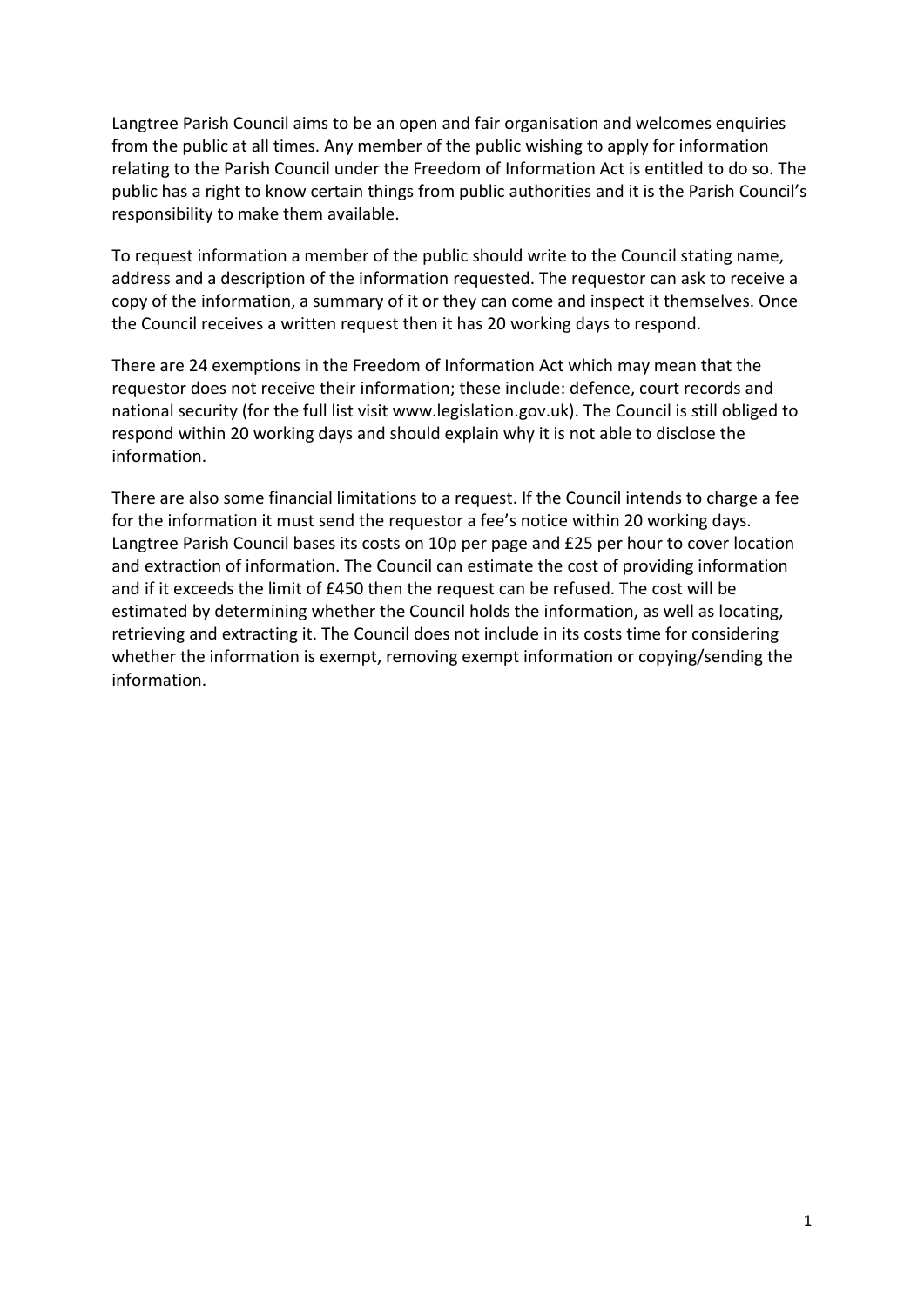| Information to be published                                                                                                           | <b>How the information</b><br>can be obtained | Cost |
|---------------------------------------------------------------------------------------------------------------------------------------|-----------------------------------------------|------|
| Class1 - Who we are and what we do                                                                                                    | Website.                                      | Free |
| Who's who on the Council and its Committees                                                                                           | If hard copy required<br>contact Parish Clerk |      |
| Contact details for Parish Clerk and Council members                                                                                  |                                               |      |
| Class 2 - What we spend and how we spend it                                                                                           | Website.                                      | Free |
| Annual return form and report by auditor                                                                                              | If hard copy required<br>contact Parish Clerk |      |
| <b>Finalised budget</b>                                                                                                               |                                               |      |
| Precept                                                                                                                               |                                               |      |
| <b>Borrowing Approval letter</b>                                                                                                      |                                               |      |
| <b>Financial Standing Orders and Regulations</b>                                                                                      |                                               |      |
| Grants given and received                                                                                                             |                                               |      |
| List of current contracts awarded and value of<br>contract                                                                            |                                               |      |
| Class 3 – What our priorities are and how we are doing                                                                                | Website.                                      | Free |
| Parish Plan                                                                                                                           | If hard copy required<br>contact Parish Clerk |      |
| Annual Report to Parish or Community Meeting                                                                                          |                                               |      |
| Class 4 - How we make decisions                                                                                                       | Website.                                      | Free |
| Timetable of meetings                                                                                                                 | If hard copy required<br>contact Parish Clerk |      |
| Agendas of meetings                                                                                                                   |                                               |      |
| Minutes of meetings                                                                                                                   |                                               |      |
| Reports presented to council meetings - n.b. this will<br>exclude information that is properly regarded as<br>private to the meeting. |                                               |      |
| Responses to consultation papers                                                                                                      |                                               |      |
| Responses to planning applications                                                                                                    |                                               |      |